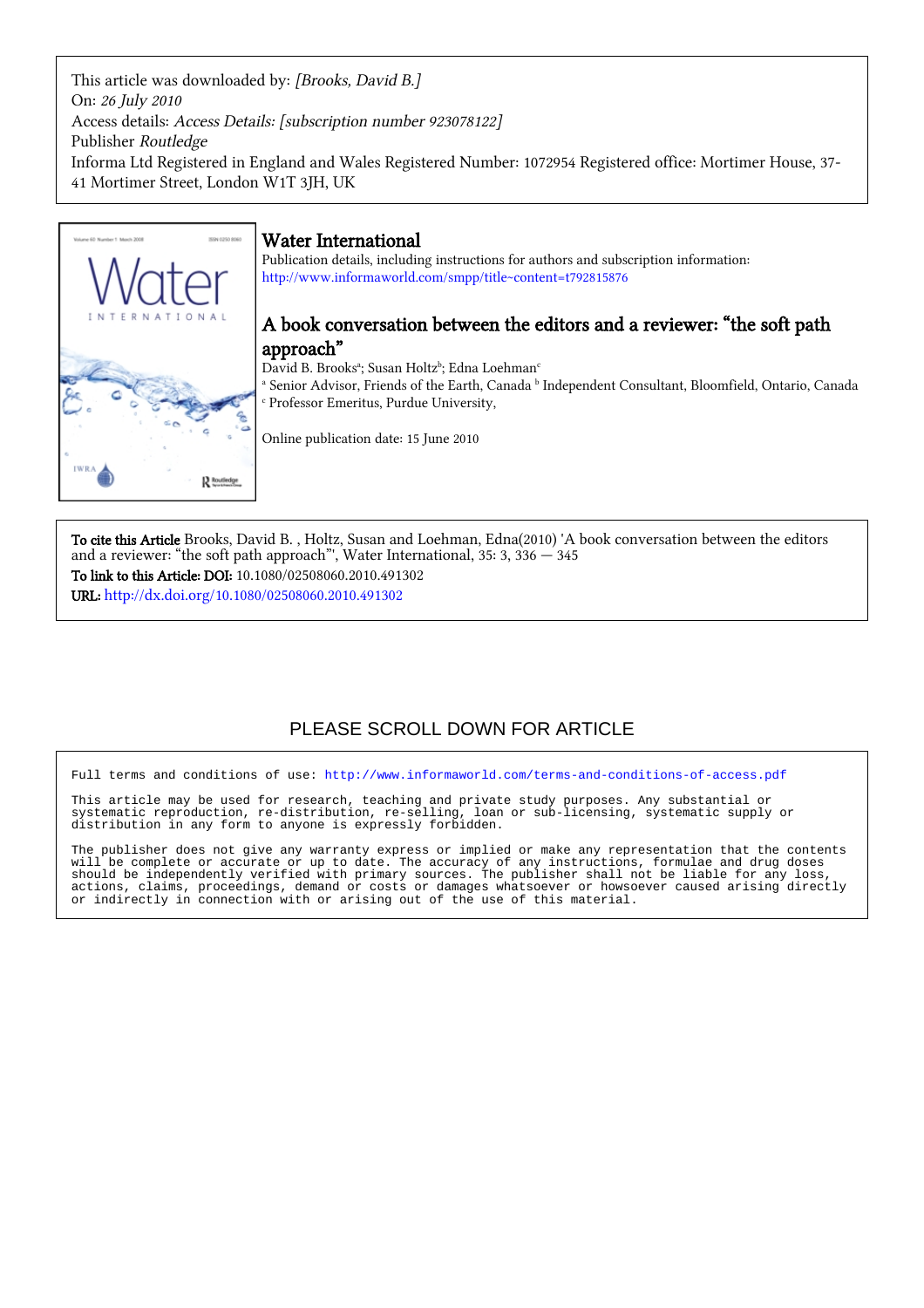

## RWIN 0250-8060 1941-1707Water International, Vol. 35, No. 3, May 2010: pp. 0–0 International **A book conversation between the editors and a reviewer: "the soft path approach"**

Note from WI Editor-in-Chief: *This is the first in what we hope will be a continuing feature of* Water International*, where we go beyond the conventional book review format for books that we see as thought-provoking and of potential significance to our readership. In the past, we have published as book conversations statements by the author(s) or editor(s) of the book regarding the significance of their work and its essential take-home features. What is new is that we are actually taking steps to launch a conversation, by asking for an outside scholarly assessment that serves not only as a conversation with the author(s) but as an invitation to the readership to participate by sending in reflections for possible publication in subsequent issues. Our inaugural effort is on the soft path. Because of the nature of the topic and the availability of space in this issue, this conversation may be somewhat longer than future ones.*

### *Making the most of the water we have: the soft path approach to water management*

**edited by David B. Brooks, Oliver M. Brandes and Stephen Gurman (London: Earthscan, 2009).**



**Book editors' opening statement: whence cometh water soft paths?**

*David B. Brooks – Senior Advisor, Friends of the Earth Canada*

*Susan Holtz – Independent Consultant, Bloomfield, Ontario, Canada*

Water efficiency and water conservation are today at about the same place that energy efficiency and energy conservation were in 1980. And their implications for changes in thinking about water policy during the first quarter of the twenty-first century are as significant as those that occurred for energy policy during the last quarter of the twentieth century.

In the early 1970s an ever-growing number of energy megaprojects were under consideration around the globe.

\*Corresponding authors. Email: david.b.[brooks34@gmail.com;](mailto:brooks34@gmail.com) [loehman@purdue.edu](mailto:loehman@purdue.edu)

ISSN 0250-8060 print/ISSN 1941-1707 online © 2010 International Water Resources Association DOI: 10.1080/02508060.2010.491302 <http://www.informaworld.com>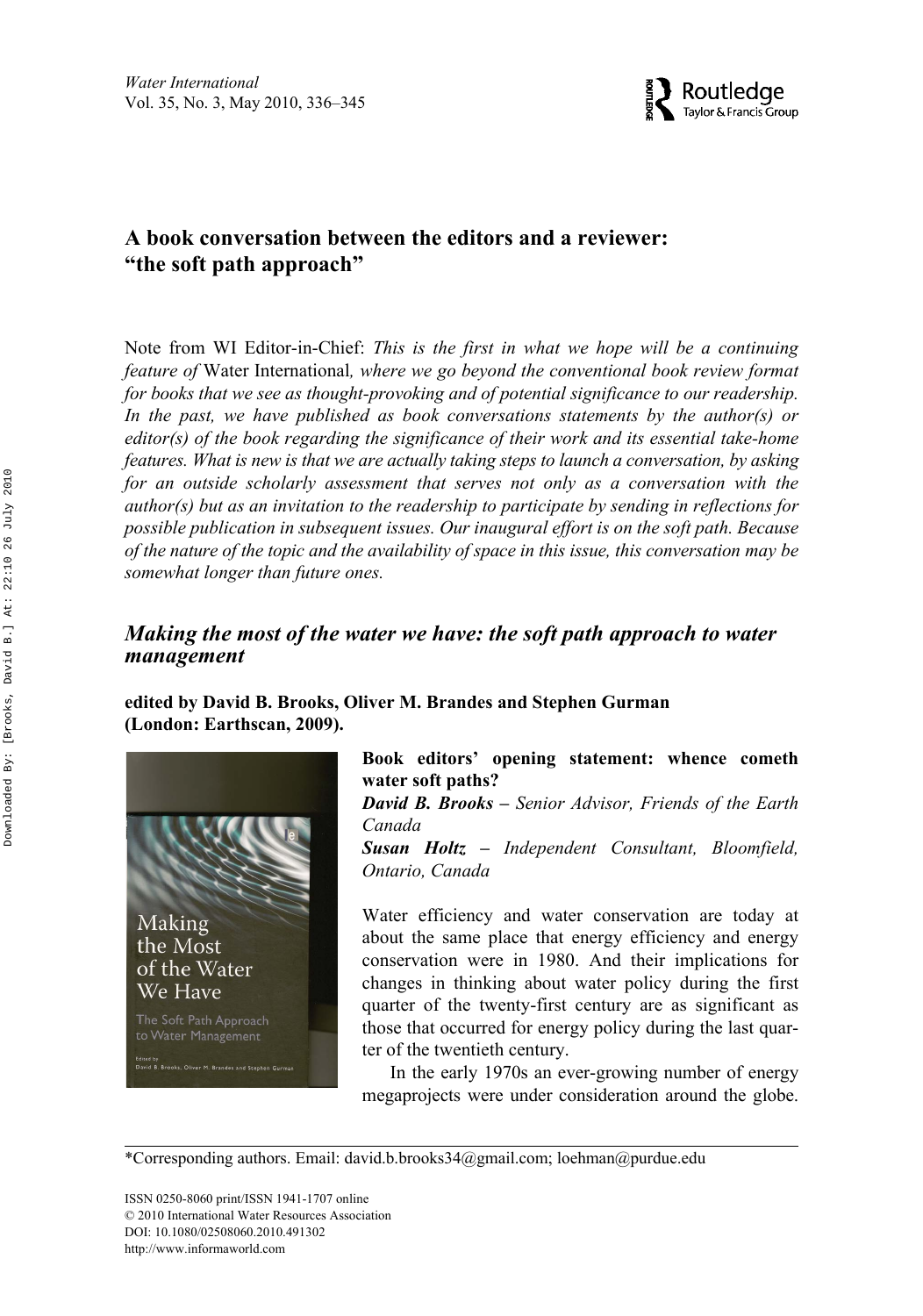At the same time, the modern environmental movement was coming of age with newfound political strength and analytical capabilities. Many of the proposals for energy development became the focus of intense conflict among environmentalists, project proponents, policy analysts and politicians. The resulting clash of values and ideas eventually brought about shifts in both the emphasis and the tools used in energy planning. Of these shifts, none has been more far-reaching than the effort, throughout much of the developed world, to give a central role to limiting energy demand.

The renewed attention to saving energy in the last century made for an unusual common interest among economists, physicists, engineers, ecologists, and some sectors of industry. With technical advances that were already available, many recognized that it was simply cheaper to save energy than to provide it – and, as a bonus, environmental damages were reduced all along the production and delivery chain. Somewhat later, a comparable understanding began to emerge for water planning.

However, as interest in reducing energy demand grew, some analysts realized that the savings available through conventional approaches were limited. They began to see that "energy" needn't be a goal in itself, but could be regarded as a service for which there were many substitutes. The result was the soft energy path, a paradigmatically new analytical method for energy policy development that took as a given the need to maintain healthy ecological systems. The issues it addressed were not so much about technologies *per se* as about their relationship to society's resilience, adaptability, and goals for social, political and cultural relationships. Its new literature resonated well with the evolving concept of sustainable development, popularly set out in the 1987 Brundtland Report.

Now, more than three decades later, some water analysts, ourselves among them, are striving to achieve the same paradigmatic shift in approach for fresh water. The literature in support of this new approach is still modest in size, and the book, *Making the most of the water we have: the soft path approach to water management,* which is discussed in the review below, is the first attempt to reach a global audience. Its contents reflect the fact that water soft path concepts are little known outside the United States and Canada, though some of the seminal ideas appear in such documents as the European Water Framework. More importantly, the book recognizes that soft paths are more than an analytical method, and that, if they are to become a force in policy-making, they must also be recognized as a human vision toward a sustainable future and as a useful planning tool for the achievable present. Our original intention in preparing the book was to bring soft paths to the attention of water professionals and specialists, both those who involve themselves in water policies and those who implement water practice. However, as we wrote and edited chapters, we realized that its reach had to be much wider. In a sense, we are all involved in water policy to a degree that we are not for energy policy, and therefore we wrote also for that massive body known as stakeholders, but with particular aim at those who influence stakeholders, as with educators, the media and non-governmental organizations.

Noting that interest in soft energy paths waned as energy prices fell in the 1990s, the editors of the book and many of the chapter authors are determined to keep water soft paths in the forefront of policy-making – first in the industrial nations, then in the less developed and still largely agricultural countries. To that end, they took two steps that were neglected with soft energy paths. First, they made governance a central concept in the water soft path approach. Why do some water policies continue to receive support while others languish? What is needed is not merely to prove that saving water is cheaper than delivering water, but to implement the measures that can achieve the savings. Second, instead of waiting for the world to come to them, water soft path analysts went to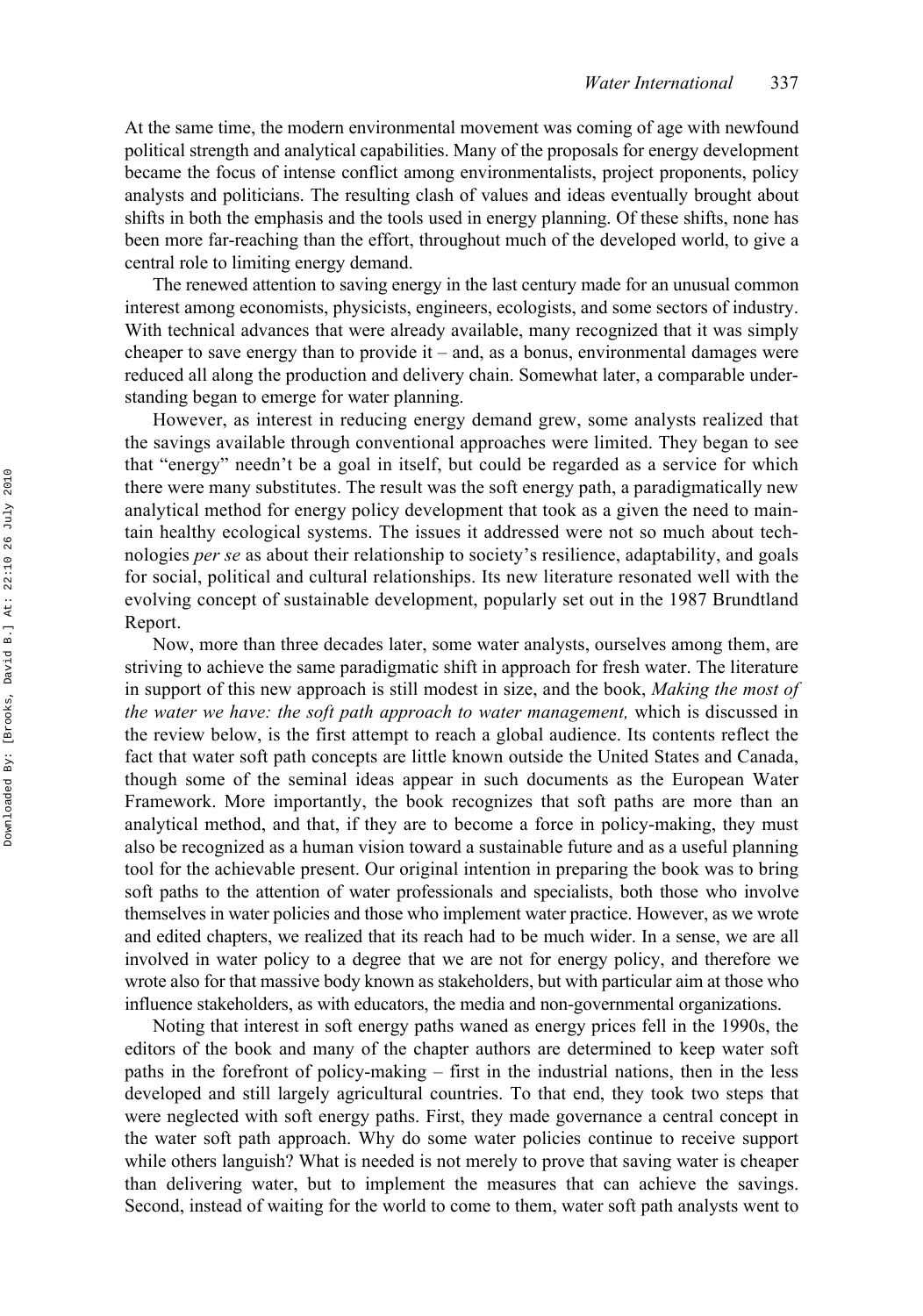look for opportunities to introduce soft path thinking in jurisdictions where water policy is up for discussion. To that end, and given that the case study work for water soft paths took place in Canada, some of the authors in the book reviewed below are currently at work with several Canadian urban areas and provincial governments to see what role soft paths might play in future water policy. It is premature to discuss the results of their efforts, but one can say that they reflect a growing concern not just for a safe water system but for one that is both sustainable and affordable.

Several years ago, in a brief history of the soft energy path, we wrote:

Never before – and only rarely since – had environmentalists developed a hard-headed vision for an entire sector of the economy. Analytically, it meant designing rigorous scenarios that took into account real-world constraints, and making choices for those scenarios that were not always ideal, yet kept sight of over-riding environmental and socio-economic goals. Psychologically, it meant behaving like a decision maker rather than a critic. . . . For social critics, this is not the most comfortable stance . . . but it provides a model for public policy debate that is especially valuable in the more recent context of sustainable development, and almost essential for environment-related issues where there are a multitude of problem sources and varying consequences of dealing with them, and where there is no one best route to achieving economic, social, and environmental goals (Holtz and Brooks, 2003, p. 217).

We, along with the other editors and all the chapter authors, have created this book in the hope that, 20 or 30 years from now, someone will write about water soft paths in that same way.

#### **Reviewer's initial response: the vision and its implementation**

*Edna Loehman – Professor Emeritus, Purdue University*

This book presents a new water management paradigm, the soft path for water. It is the first book to present a comprehensive view of the soft path and focuses on water solutions: not just technologies but also analysis methods and governance. The importance of this book is its vision and attempt to persuade readers – stakeholders, educators, the media, non-governmental organizations (NGOs), and water managers – to adhere to the soft path paradigm. As stated in the Introduction: "if [the soft path is] to become a force in policy making, [it] must be recognized as a human vision toward a sustainable future . . ."

The book is organized in three sections: Part I, Water soft paths as human vision; Part II, Water soft paths as analytical method; Part III, Water soft paths as planning tool. In my opinion, these three divisions devolve into only two aspects: the vision and its implementation. Because it has many authors and relies on case studies, it is not actually a "blueprint" or unified text for what the soft path is and how to achieve it. Perhaps the authors felt it is more important to present the paradigm in a timely way than to wait to develop a more unified presentation.More detailed comments about the vision and its implementation follow.

#### *Soft path as a vision*

Before I read this book, I had a pre-conceived notion of what "soft path" meant in contrast to a hard path: I thought that "soft" meant a focus on non-structural and small scale approaches, rather than a focus on supply management through construction of new supply systems. Reading this book showed me that my view was too narrow: there is a vision that overarches the techniques.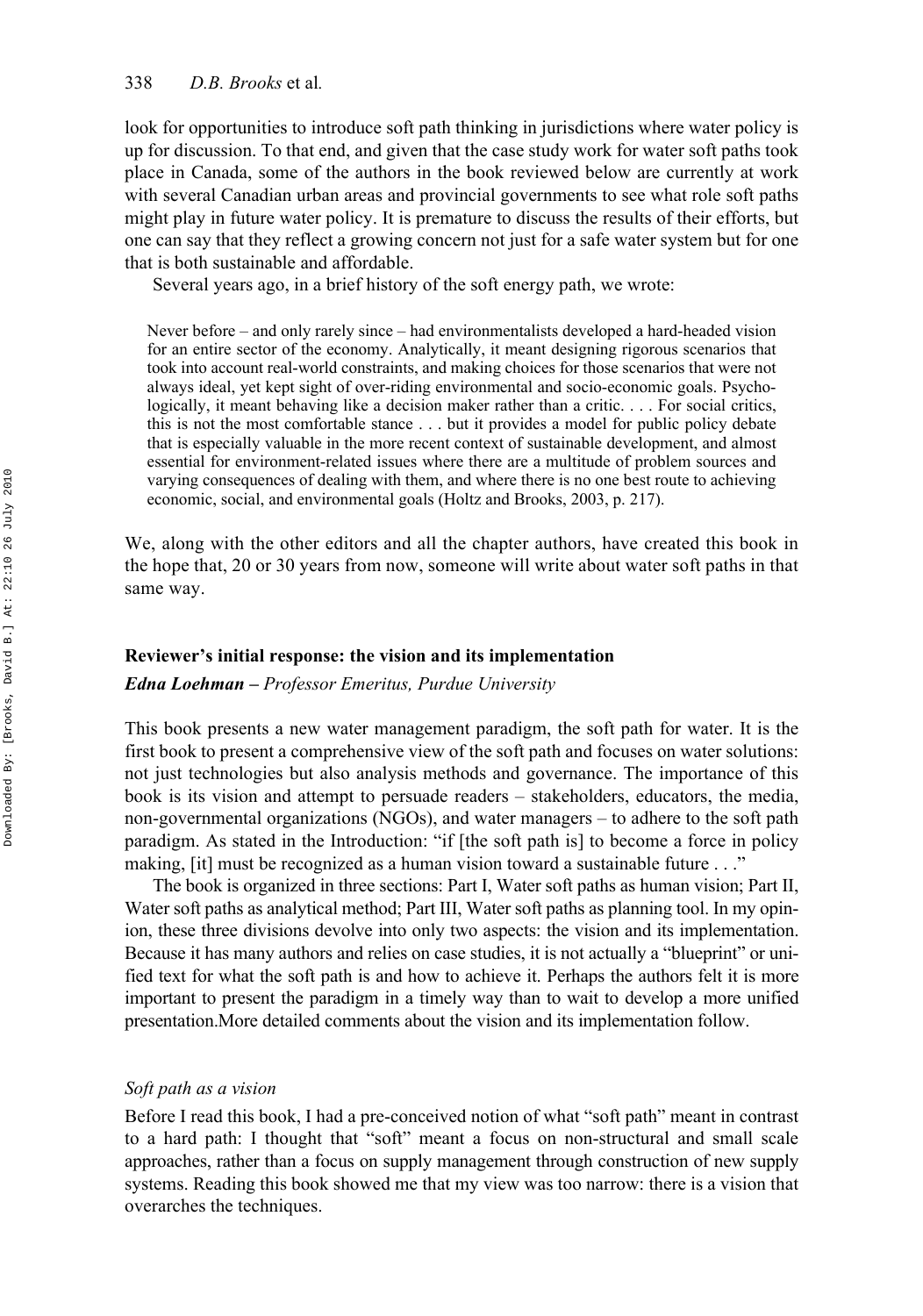As Peter Gleick states on p. 53 of this book: "... there is, as yet, less than full agreement on the characteristics of the soft path – indeed . . . there is still a healthy discussion under way about the definitions, components, and implementation of a "soft path".

Gleick (2002, 2003) and David Brooks (2005, Brandes and Brooks 2006) have been key in defining and implementing the soft path for water. Gleick is the President of the Pacific Institute which addresses water and development issues while upholding equity, economy, and the environment [\(www.pacinst.org](http://www.pacinst.org)). Brooks, in Bott *et al*. (1983) first worked on applying the soft energy path for Canada and has been a pioneer in applying soft water path concepts for Canada. He serves as Senior Advisor for fresh water for Friends of the Earth Canada. Both bring years of experience to the subject of this book.

The first chapter gives four principles that make a "soft path" for water different from a "hard" one:

- (1) Treating water as a service rather than an end.
- (2) Making ecological sustainability a fundamental criterion.
- (3) Matching the quality of water delivered to the use.
- (4) Backcasting: planning from desired outcomes to how it can be achieved.

In my opinion, the second principle is the most distinguishing element to explain the difference between hard and soft paths. I would like to see even a stronger statement of this environmental ethic, namely that humans should set limits on their consumption of water (and other earth resources) if it is necessary in order to sustain the earth as we know it. In other words, the soft path for both water and energy means to have a light touch on the Earth.

The first and third principles can be subsumed under the label of efficiency more broadly defined as "non-wastefulness"; the term non-wastefulness was used by Hurwicz (1973) to mean minimizing the resources needed to achieve social optimality. Satisfying the human needs associated with water services has to do with the objectives for social optimality, while the quantities/ qualities for meeting these needs have to do with the means which should be conserved in light of their opportunity costs. Thus, these two principles could be adopted even by traditional water managers if they recognize nonwastefulness as socially desirable. The fourth principle is discussed below in the context of a planning process for the soft path; the backcasting method is not unheard-of in other applications.

Sustainability is a stronger goal than conservation, which could merely mean saving water without the ultimate goal of maintaining ecosystems. Although both may use the same conservation tools, the soft path is distinguished from "demand management" (see p. 10 of the Introduction) because of its emphasis on sustainability. Gleick in chapter 1 says that: "The hard path, by not returning enough water to the natural world, ultimately harms human and other ecological use(s) downstream."

The soft path concept was first described by Amory Lovins for energy. The extension of the soft path concept for energy to water is not one-to-one, as discussed in several chapters in this book. For water, "sustainability" replaces "renewability" as a key goal of the soft path. Whereas "mining" or extraction is a common aspect of energy resources, water is less commonly mined. Through the water cycle, water is renewable on a global scale. However, its temporal, location, and quality aspects can be heavily impacted by water withdrawals.

Both efficiency and a focus on service were also principles for the soft energy path. Matching the quality of water to the nature of its use has to do with efficiency of supply: it is wasteful to use high quality of water (such as groundwater) for low quality uses such as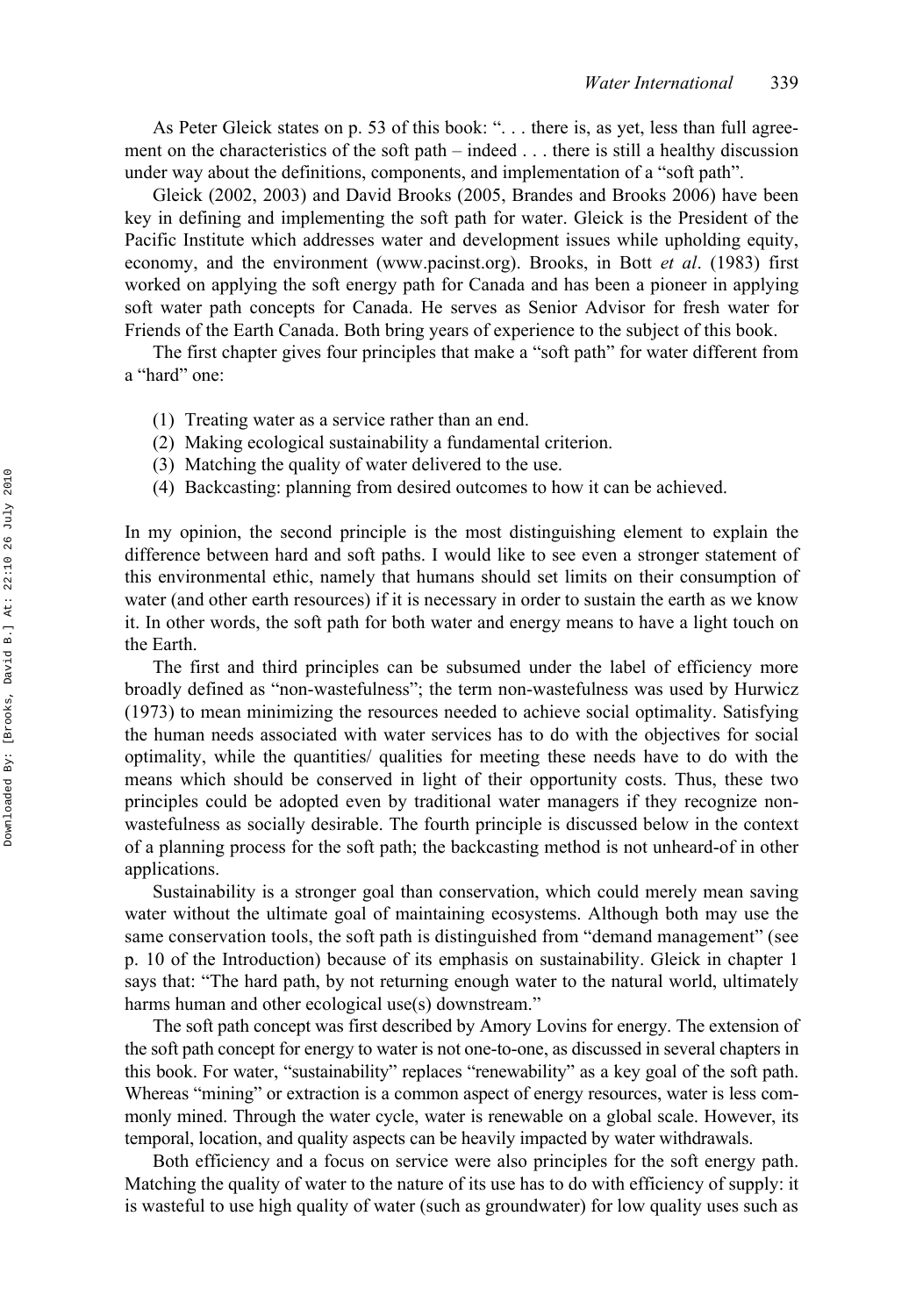waste flushing. Treating water as a service rather than an end also has to do with efficiency: we only use what is necessary to provide the service in question (e.g. providing aesthetic gardens by selecting plants with low water needs; using water-efficient clothes- and dish-washing machines). The point is made that people care about the services provided, not the quantity of water used; thus they will accept a reduced quantity with the appropriate technologies for showers, garden watering, and other activities.

Underlying the focus on service rather than needs is the hypothesis that human needs can be met without harming natural systems with the appropriate soft technologies; thus society should accept a soft path because it would allow for both social goods of meeting human and natural system needs. Lovins' writings, especially his *Foreign Affairs* article (1976), attempted to persuade government, industry and academic circles that energy needs could be acceptably met – at less cost than the hard path – via the soft path. For water, the hard path is certainly failing and wasteful, e.g. through leakage and evaporation of large dams. The brief case studies of this book indicate that water demand along a soft path could be cut by about 50% while continuing to meet needs. However, support for "success" of the soft path – especially in light of population growth and climate change – is still incomplete.

#### *Implementation of the soft path*

The fourth principle above has to do with a process (both analytical and social) for achieving the soft path. Gleick's definition of the soft path in chapter 4 is also about the process of the soft path: water providers should work with the community to develop water management in a way that is not top-down.

In this book, the process of creating a soft path plan for water is described in a short appendix and is briefly illustrated with cases from Canada in part 2 of the book. Nearly the same process – termed "soft path analytics" – was concurrently described by Brooks and Holtz (2009). "Analytics" is described from the viewpoint of a planner who would have to prepare various types of information to develop and execute a soft path plan. However, executing a planning process – to define a "desired future" and how to get there – requires more than the efforts of a planner: it would require interdisciplinary efforts for information development and policy design, public participation to express preferences and help create alternatives, and governance to put plans into action. Sorely needed for the soft path is a more complete blueprint of process.

*Backcasting and the planning process.* Backcasting – a key distinguishing feature of planning for the soft path – is referred to throughout the book as a primary feature for soft path implementation. For backcasting, futurist thinking first identifies possible goals and then identifies the technology, policies and incentives that would be needed to achieve these goals. Soft path goals should focus around water quality and sustainability in the face of climate change. Chapter 8 states that "this visioning step may prove to be the most difficult part of the soft path approach. . . .This difficulty in defining a reasonable target future for water use should not dissuade practitioners from pursuing a soft path for water" (p. 107).

In contrast, planning for traditional supply management has been less complex: balancing supply with a given demand has been the goal, and structural alternatives are compared to identify which one most efficiently meets the given demand. It is claimed that traditional planning studies have a shorter time framework than a soft path (Brooks and Paehlke 1980), yet US Army Corps projects were often analyzed in terms of effects lasting 100 years!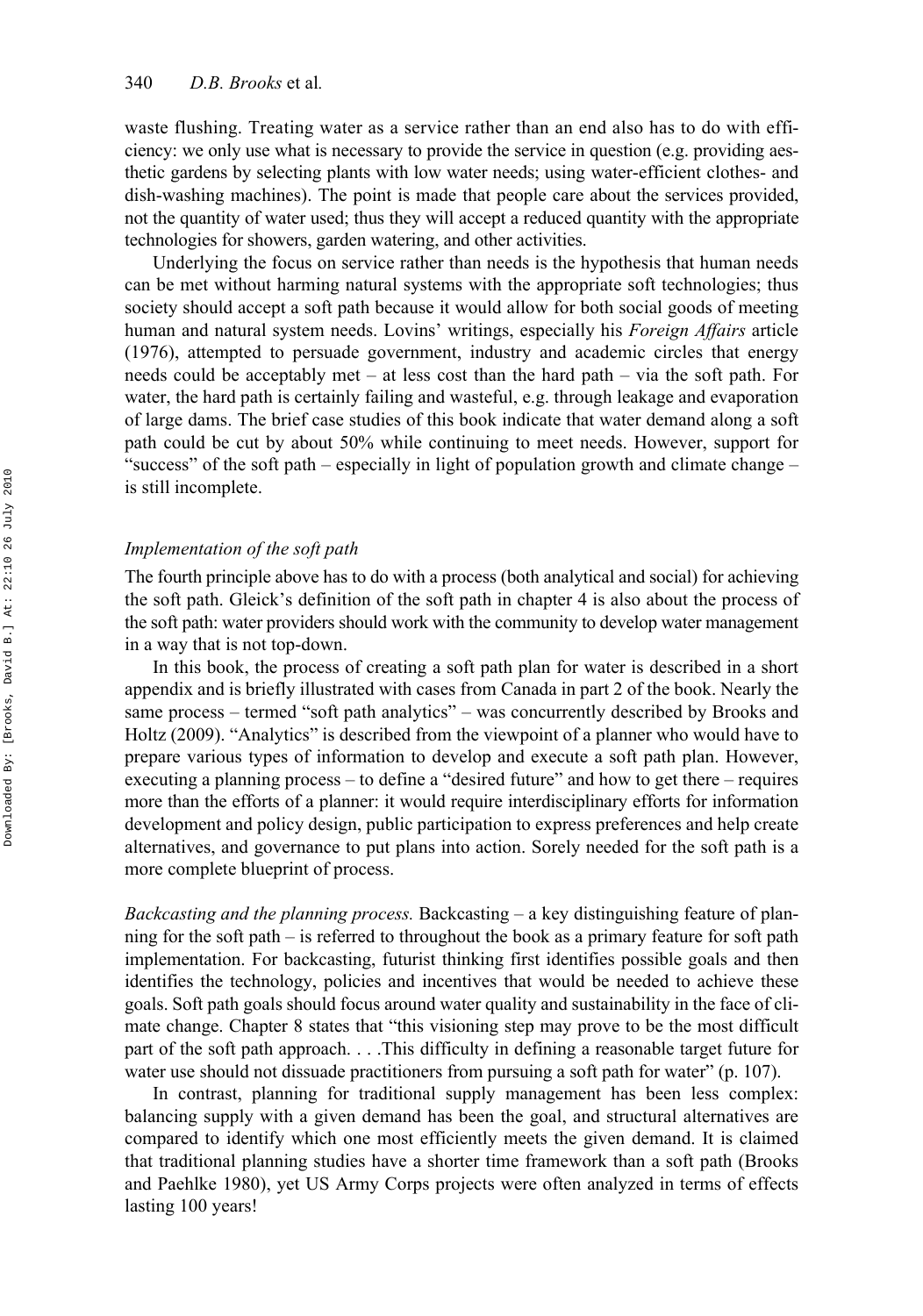Backcasting should be imbedded in an overall planning process. As stated by Gleick (2002): "The soft path requires governments, communities, and private companies to collaborate to meet water-related needs, rather than merely to supply water." Only in recent years has public participation (PP) been considered desirable in a planning process for water management, and government applications of PP have often been more a matter of public comment than true participation. Except for brief discussion of multi-stakeholder involvement in chapter 12, this book sheds little light on public participation and the planning process.

To help further develop the soft path planning process, it would be useful to consider other planning approaches with similar philosophies in terms of their techniques and successes. Some are found in academic literature while others are from an applied arena. A similar "backward" approach is "value focused thinking (VFT)" (Keeney 1992). Keeney suggests that for VFT, one should start with what is desired, rather than restricting attention to the available alternatives, and then let values guide the creation of better alternatives. However, the evaluation methods he developed are quite formal and quantitative. There are also methods of "soft operations research" and interactive planning approaches (Bordley 2001) that may be relevant.

One process of clear relevance is integrated water resources management (IWRM) which has brief mention in the book. This process has been used around the world; it combines stakeholders, governments and multiple disciplines in making water management decisions to achieve desired purposes. As described by the Global Water Partnership Toolbox ([http://www.gwptoolbox.org\), IW](http://www.gwptoolbox.org)RM "recognizes that exclusively top-down, supply led, technically based and sectoral approaches to water management are imposing unsustainably high economic, social, and ecological costs on human societies, and on the natural environment . . . [IWRM is] a process of change which seeks to shift water development and management systems from their currently unsustainable forms . . ." This website also contains a number of international case studies of IWRM applications that could be usefully examined for elements of success.

Another example is that of the Sacramento Water Forum ([www.waterforum.org\), di](http://www.waterforum.org)scussed below, which used stakeholder participation to design programs that will "maintain the long term sustainable yield of the groundwater basin, conserve municipal and industrial water use, and protect fish in the American River basin." Other general process frameworks of relevance are processes for "deliberative democracy " and Vision 2020 applied by municipalities in the US. True integration of stakeholders in planning has been accomplished by "deliberative democracy" applied to Stakeholder Ecosystem Governance under the US Endangered Species Act (www.ssc.wisc.edu/∼[wright/deliberative.html\).](http://www.ssc.wisc.edu/%E2%88%BCwright/deliberative.html%00%00)

*Alternatives: technology choices and incentives.* Lovins (1976) described the soft path for energy as that resulting from using "soft technologies" which are decentralized and less structural than large-scale power plants. Because of his background in physics and engineering, technology has been a focus of his work.

In contrast, this book has little organized discussion of technologies that may be relevant for achieving a soft path for water. Although examples of technologies are mentioned in part 3, a chapter dedicated to relevant alternatives would seem to make the book more complete.

While water-saving appliances and toilets are examples of decentralized technologies that could help balance demand with "no new water", larger scale technologies such as desalination and recycling/reuse would seemingly play an important role in areas with very limited freshwater supplies. That is, sustainability may very well require large-scale "high tech" that may require large government involvement for investment!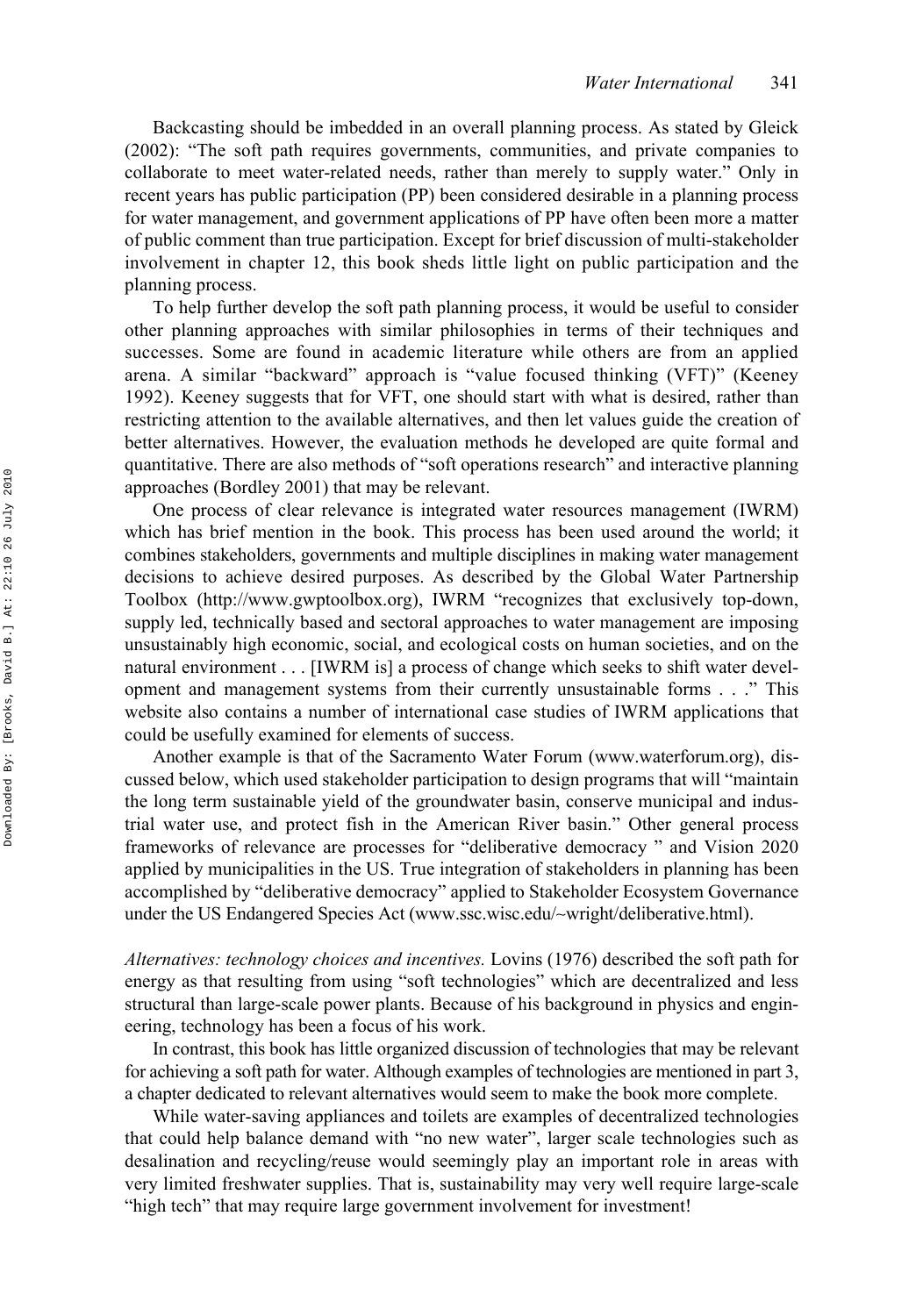Similarly, there is no dedicated chapter about non-structural demand management methods such as water pricing, tax credits, and other incentives for supporting water conservation (see Cantin *et al*. 2005, for a review of methods). For example, Michelsen *et al*. (1999) found that the combination of water pricing with education could be very effective for conservation.

*Analysis methods.* The described process (see Annex) contains analytic elements that are not very different from a traditional water balance study: develop a demand projection for the local area and review water supply options. The decision support tool briefly described in chapter 8 and Figure 8.2 – the Water Soft Path Scenario Builder – develops and uses quantitative information about use by sector to help make demand projections and evaluate alternatives. "No new water" is the target of case studies. The Scenario Builder compares a soft path to "business as usual" (BAU), similar to comparing alternatives to the "base case" or "without" case in traditional planning to identify benefits and costs. Results are presented only in terms of water use for BAU, demand management, and soft path technologies and practices. Again, urban, watershed and province applications are more illustrative than helpful.

Not mentioned is benefit–cost (B–C) analysis, a method long associated with water project development. B–C analysis has been controversial because of issues of quantification of environmental and other non-monetary effects and the discount rate for valuing future effects. It should be noted that much is being altered in B–C methodology, such as including – at least in theory – income effects and the value of ecosystem services. B–C analysis can still be useful – even though imperfect – for planning if it is embedded in a planning process as a tool for comparing alternatives and developing new alternatives, rather than as a hard-and-fast decision rule.

*Governance and change.* This book proposes ecological governance (EG) (chapter 5) as a critical piece for turning plans into decisions and investment. Governance concerns who should execute a planning process (e.g. a government agency or a water utility), how stakeholders would be involved (e.g. advisory only or involved in decisions), and setting rules/regulations and incentives. EG is presented only in general terms in chapter 5, and part 3 contains examples from a variety of countries with various approaches to governance and planning.

Lovins (1977) explained that the most profound difference between the soft and hard paths is socio-political: both paths entail social change "but the kinds of social change for a hard path are apt to be less pleasant, less plausible, less compatible with social diversity and freedom of choice, and less consistent with traditional values than are the social changes which could make a soft path work." For energy, Lovins called for "small, decentralized, renewable sources closely matched to end use needs" (Tugwell 1980, p. 107). Morrison and Lodwick provide an extensive list (72 sub-categories) of potential impact differences for energy, in the broad categories of socio-political impacts, conflict and equity impacts, economic impacts, quality of life impacts, and environmental impacts. For example, the soft path for energy was described as leading to more public participation and democratic decision-making.

Morrison and Lodwick's categories may not fully apply to water. While decentralization is a distinguishing element for the energy soft path, water supply is by its nature decentralized or localized, and water management has traditionally been at a local level or less than at a watershed scale. Soft water management may need to be scaled up to the watershed level for sustainability reasons, as is suggested in chapter 18: " . . . the watershed scale . . . is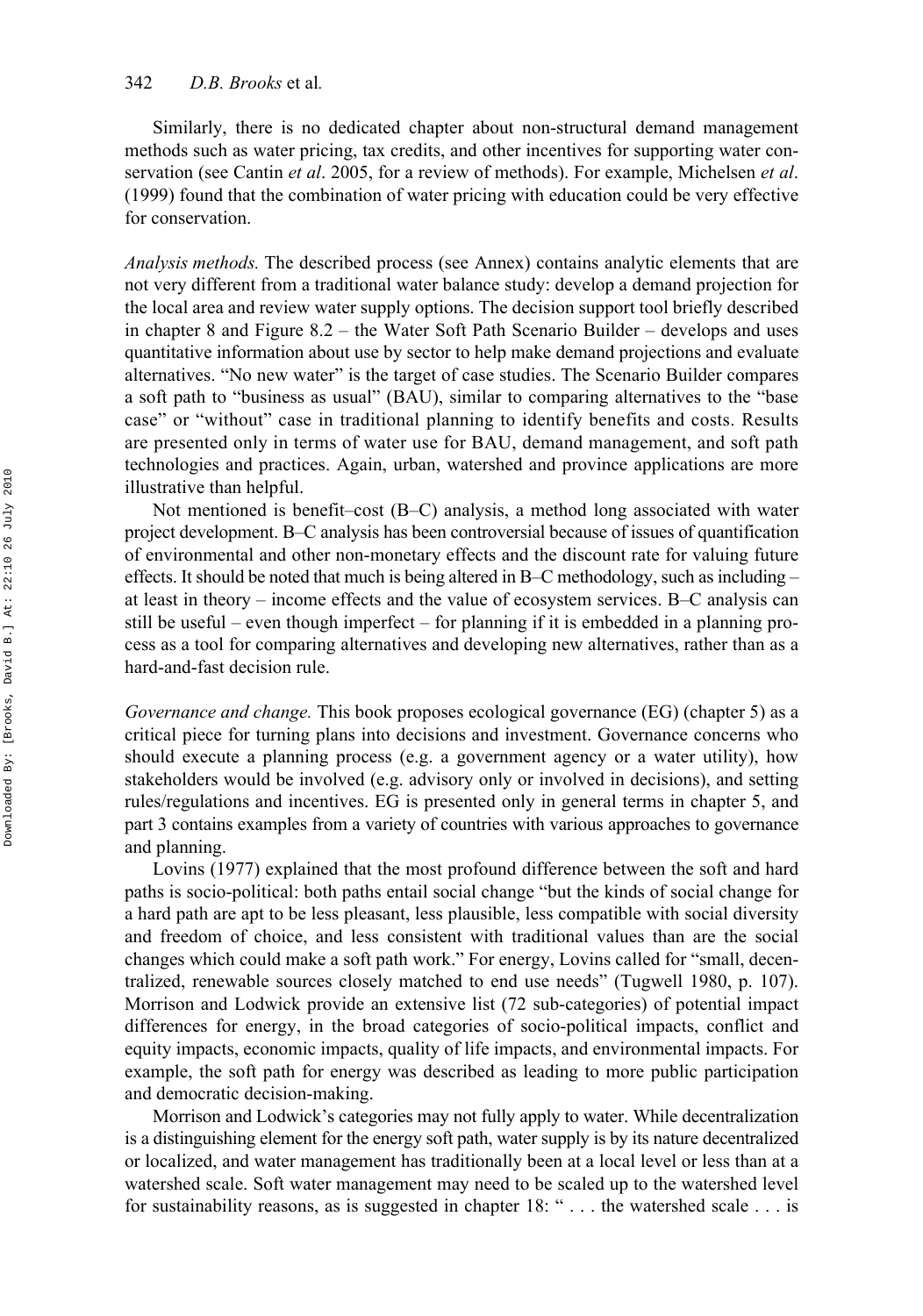critical as the soft path quickly blurs from water management to broader issues of governance and collective social decision-making . . ." (p. 259).

Brandes in chapter 5 (p. 69) suggests linking watershed governance to a new paradigm of "democratic experimentalism" which focuses on "how policy and practice can be made more responsive to innovation while promoting resilience essential in complex and integrated systems." A relevant question raised by Tugwell (1980) for energy but also relevant for water is: how much government/regulation may be required for achieving sustainability? As more soft path applications are developed by the authors of this book, the outcomes will be useful to answer these questions. The answer will be important – as in the case of energy – to determine acceptability of the soft path.

#### *Case studies*

Part 2 of the book has brief examples from Canada, while in part 3 there are international case studies from England, the European Union, Australia, South Africa, India and the Middle East, and North Africa. These cases are only briefly described in terms of water reforms in each, i.e. they are not explicit examples of the soft path approach. In my opinion, a few more extensive case studies would have been more helpful to demonstrate implementation: what processes and analysis methods were used to develop change in these countries?

No specific US case is included. There are many relevant examples around the country, e.g. "locally led conservation" at the watershed level supported by the Natural Resources and Conservation Service of the USDA. The previously mentioned Sacramento Water Forum is a large planning effort with many stakeholders with the twin goals: "to provide a reliable water supply up to the year 2030" and "to preserve the Sacramento region's environmental crown jewel, the lower American River"; it resulted in important agreements and new institutions.

#### *Concluding remarks*

The message of this book concerns making a change in the way humans see their relationship to water. Readers who adopt the vision of the water soft path will hopefully follow the lead of Gleick, Brooks, and the other authors in this book to influence water planning processes, investment in technologies, and governance toward the goals of sustainability for both human and natural systems.

A novelty and strength of this book is that it combines often disparate elements: philosophy, analysis, and process/ governance. The review comments above repeatedly called for specificity and more detailed comparisons in these elements. This is a tall order which cannot realistically be met in one small book, especially since "The Great Work" is still at a beginning. The authors of this book should have their work cut out for several more books!

In the meantime, change is happening, and it may not be necessary to explicitly espouse the soft path to achieve improved planning and increase investment in water conservation and water quality. Especially in water-short regions, efficiency – non-wastefulness – is now a goal even among traditional water managers. For water as for energy, as Robinson (1982, p. 40) pointed out, policy-makers may reject the soft–hard distinction while adopting soft path type policies.

Along these lines, it is exciting to note the recent proposed changes to principles and standards for water resource planning by all federal government agencies in the United States. (Council on Environmental Quality, 2009) The proposed document states that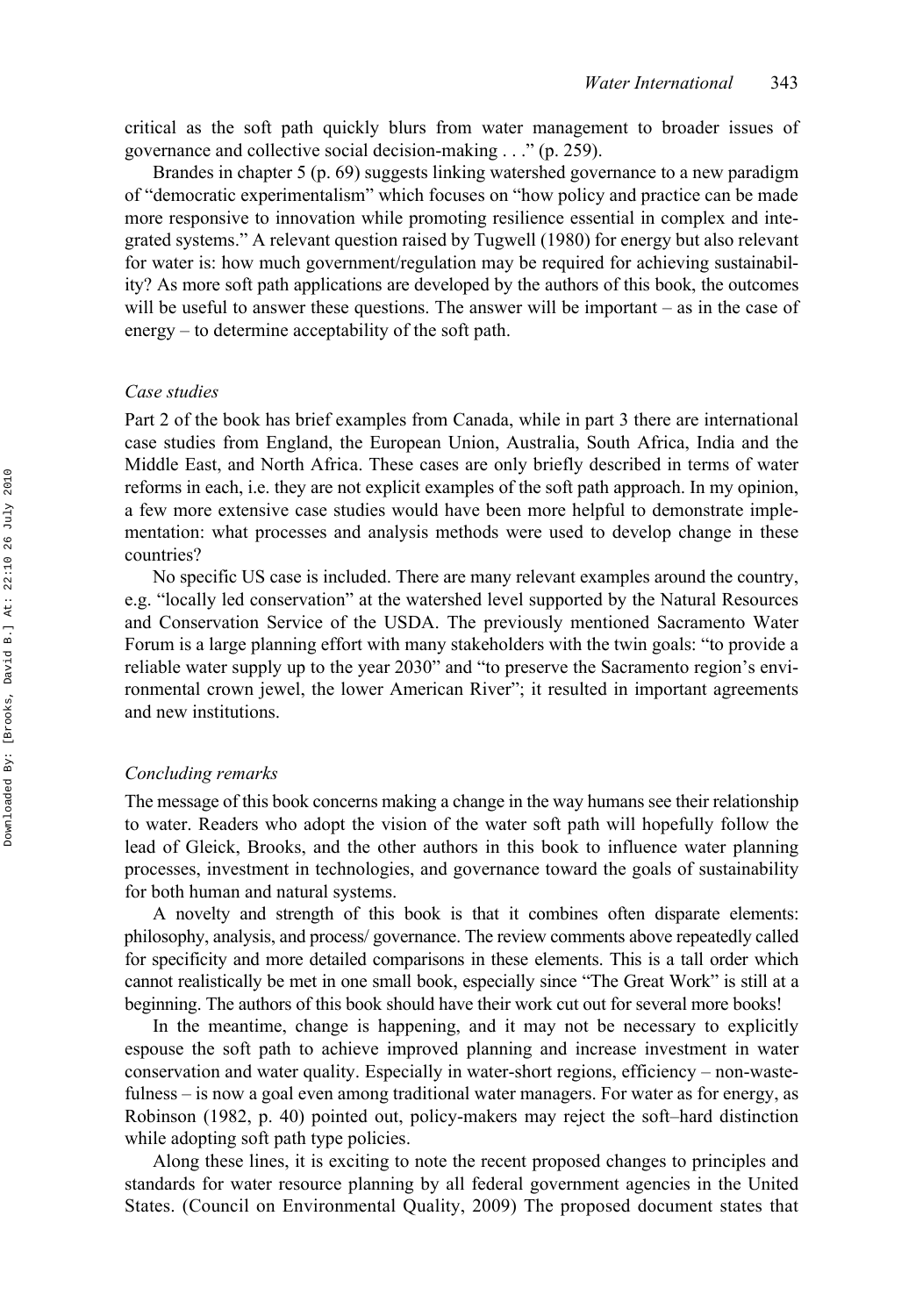"all Federal water resources implementation studies shall: A. Protect and restore natural ecosystems and the environment while encouraging sustainable economic development; B. Account for ecosystem services; C. Avoid the unwise use of floodplains, flood-prone areas and other ecologically valuable areas; D. Utilize watershed and ecosystem based approaches . . . "

I am sure the authors of this book would applaud these new goals of water planning.

#### **References**

- Bordley, R., 2001. Relating value-focused thinking and interactive planning. *Journal of the Operational Research Society*, 52 (12), 1315–1326.
- Bott, R., Brooks, D. and Robinson, J., 1983. *Life after oil: a renewable energy policy for Canada*. Edmonton: Hurtig Publishers.
- Brandes, O.M. and Brooks, D.B, 2006. The soft path for water: a social approach to the physical problem of achieving sustainable water management. *Horizons*, 9 (1), 71–74.
- Brooks, D.B., 2005. Beyond greater efficiency: the concept of water soft paths. *Canadian Water Resources Journal*, 30 (1), 83–92.
- Brooks, D.B. and Holtz, S., 2009. Water soft path analysis: from principles to practice. *Water International*, 34 (2), 158–169.
- Cantin, B., Shrubsole, D., and Ait-Ouyahia, M., 2005. Using economic instruments for water demand management (Introduction). *Canadian Water Resources Journal*, 30(1), 1–10.
- Council on Environmental Quality, 2009. *Proposed national objectives, principles and standards for water and water related resources implementation studies.* Available from: [www.whitehouse.gov/](http://www.whitehouse.gov/administration/eop/ceq/initiatives/PandG)) [administration/eop/ceq/initiatives/PandG\)](http://www.whitehouse.gov/administration/eop/ceq/initiatives/PandG)) [Accessed 3 December 2009]
- Gleick, P.H., 2002. Soft water paths. *Nature*, 418 (July 25), 373.
- Gleick, P.H., 2003. Global freshwater resources: Soft-path solutions for the 21st century. *Science*, 302 (28), 1524–1528.
- Holtz, S. and Brooks, D.B., 2003. Reverse engineering: soft energy paths. *In*: Andrew Heintzman and Evan Solomon eds. *Fueling the future: how the battle over energy is changing everything*. Toronto: House of Anansi Press, 214–237.
- Hurwicz, L., 1973. The design of mechanisms for resource allocation. *American Economic Review*, 63 (2), 1–30.
- Keeney, R., 1992. *Value-focused thinking*. Cambridge: Harvard University Press.
- Lovins, A., 1976. Energy strategy: the road not taken? *Foreign Affairs*, 55 (1), 65–96.
- Lovins, A., 1977. *Soft energy paths*. New York: Harper.
- Michelsen, A.M., McGuckin J.T., and Strumpf, D., 1999. Effectiveness of residential non-price water conservation programs. *Journal of the American Water Resource Association*, 35 (3), 593–602.
- Morrison, D.E. and Lodwick, D.G., 1981. The social impacts of soft and hard energy systems: Lovins' claims as a social science challenge. *Annual Review of Energy*, 6 , 357–378.
- Robinson, J.B., 1982. On the framework-determined nature of the energy debate. *Policy Sciences*, 15 (1), 23–45.
- Tugwell, F., 1980. Energy and political economy. *Comparative Politics*, 13(1), 103–118.

#### **Response**

#### *Susan Holtz*

Edna's right. Although we could have focused more attention on models for implementation and the participatory planning/visioning process, there are real constraints of time, space and money. Furthermore, I think there are two cogent reasons not to include a lot more in this book. One is that there is a huge literature and body of experience in participatory processes in other fields and policy areas. This material can and doubtless will be tapped when needed in water planning. The other reason is that many key water-planning deci-sions are local or regional, although some are national or sub-national. Processes that are